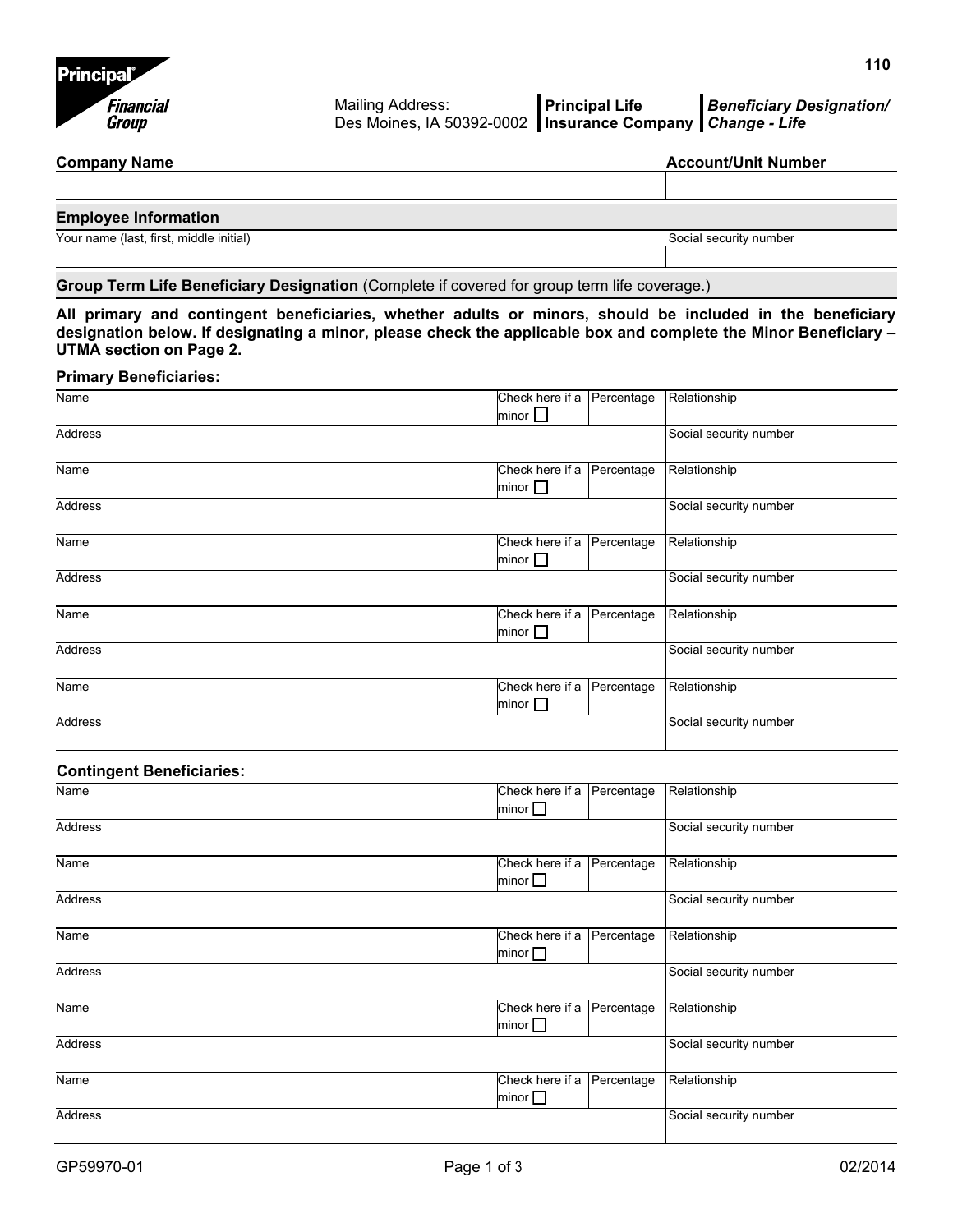The right to make future changes is reserved. If two or more beneficiaries are named, the proceeds shall be paid to the named beneficiaries, or to the survivor or survivors, in equal shares, unless specified otherwise.

If any beneficiary is designated as trustee, it is understood and agreed that Principal Life Insurance Company shall not be a party to nor bound by the conditions of any trust and payment of the net proceeds of said policy on the death of the insured to the then designated beneficiary shall be a complete discharge as to said company.

# **Minor Beneficiary** - **UTMA: ONLY COMPLETE IF THE BENEFICIARY LISTED ABOVE IS A MINOR.**

If any proceeds become payable to a beneficiary who is then a "minor" as defined in the applicable Uniform Transfers to Minors Act, as specified herein, such proceeds shall be paid to

(Name)

as custodian for such beneficiary:

(Address)

### **(Check One Only) See instructions on Page 3.**

 $\Box$  under the Iowa Uniform Transfers to Minor Act.

 $\Box$  under the Uniform Transfers to Minor Act of the state where the beneficiary shall reside at the time of payment. In the event the beneficiary resides in California or Ohio at the time of payment, the custodianship is to continue until the beneficiary reaches the age of \_\_ for California (insert 18, 19, 20, 21, 22, 23, 24 or 25) or for Ohio (insert 18, 19, 20 or 21).

In the event a substitute custodian is needed, the following is/are nominated, in the order named:

| Name | Address |
|------|---------|
|      |         |
| Name | Address |
|      |         |

If no state is specified (by name or description) above, or if the state so specified has not enacted the Uniform Transfers to Minors Act, or if the law of the state so specified does not provide for such payment to a custodian, the custodianship shall be established under the Iowa Uniform Transfers to Minors Act. If the specified Uniform Transfers to Minors Act would require the beneficiary's custodianship to terminate at or before the time of payment, the proceeds payable to that beneficiary shall be paid to the beneficiary rather than to a custodian.

#### **Signature**

**Read important instructions on Page 3 before signing.** 

Signature of employee Date signed Date signed Date signed

**Note: make a copy of Page 1 and 2 for your records and distribute copy to employee.**